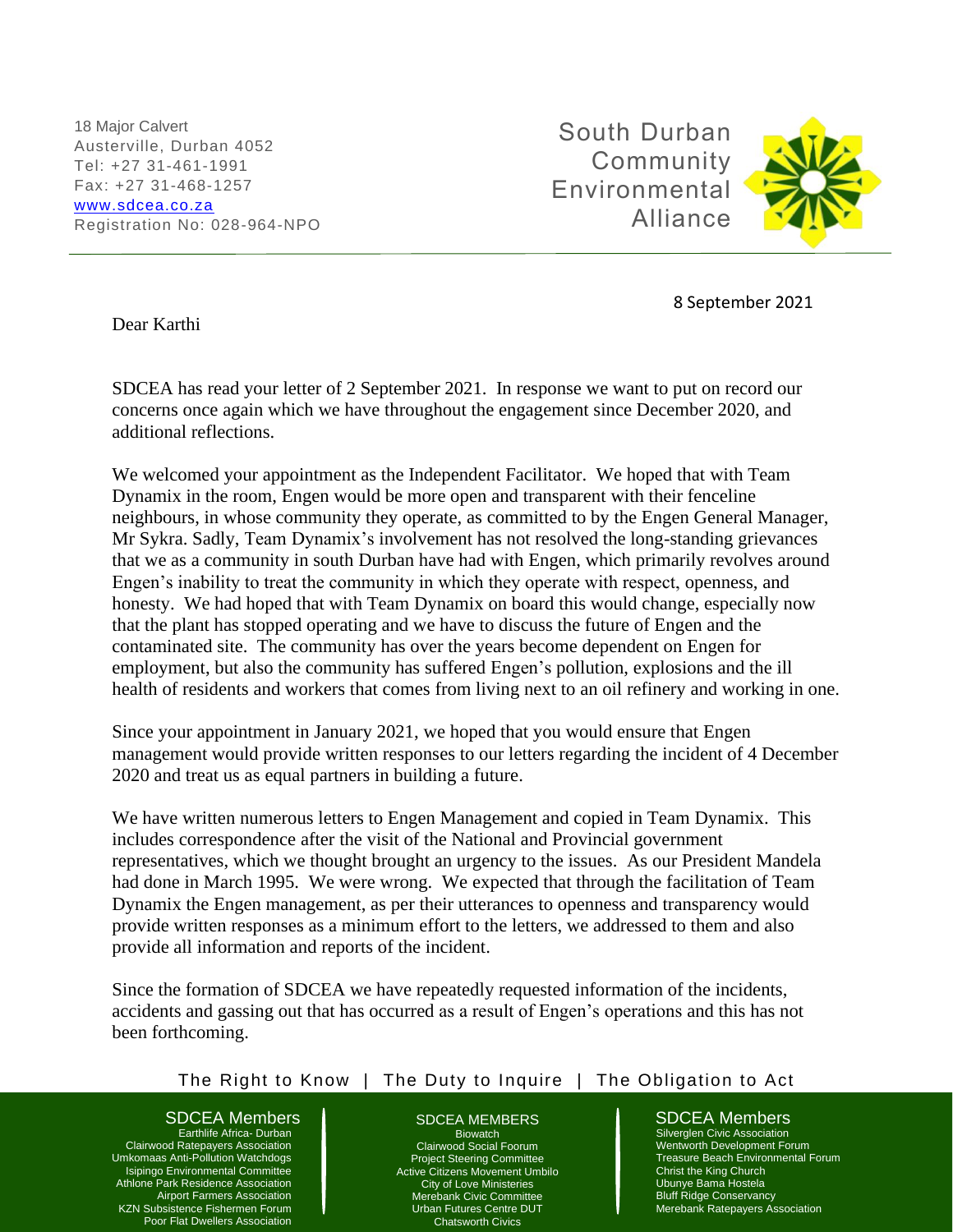No reports of the December 2020 incident, despite all promises and commitments made, has been forthcoming from the Engen management, which we expected Team Dynamix to facilitate.

The Refinery CEO issued a blanket statement that the refinery will close and that the company intends to convert the facility into a fuel depot. Again, no support information, documents or reports that informed this decision was provided through Team Dynamix by Engen management.

The Directive issued by the KZN Provincial Department of Economic Development, Tourism and Environmental Affairs (EDTEA) indicated that the ICSEF was to facilitate the constructive resolution of disputes between Engen and surrounding communities.

The SDCEA together with local organisations and community people organised and protested outside Engen after the explosion in December and developed a memorandum which was handed over to the ENGEN General Manager Mr Sykry Hassan. The result of this escalation of concerns of local people the National Portfolio Committee on Fisheries, Forestry and Environment visited Engen. You were present to hear the concerns of the affected people and the members of parliament. Since then we kept Parliament informed of the ongoing issues.

We believe that Team Dynamix and Engen's approach to the EDTEA to allow for your withdrawal from the process is premature as the directive and the commitments that stem from that, have not been fulfilled.

# **Way forward**

The directive must not be withdrawn.

All documents informing Engen's program to move to developing a storage facility must be immediately forwarded to all interested and affected parties, not later than seven days after receipt of letter.

All regulatory requirements for the decommissioning the refinery, and associated infrastructure must be forwarded to SDCEA, not later than seven days after receipt of letter.

All statutory reports from all relevant local, provincial, and national government departments in relation to the incident of 4<sup>th</sup> December 2020 must be sent to SDCEA, no later than seven days after receipt of this correspondence.

Seven days, for this correspondence will include weekends or public holidays.

# The Right to Know | The Duty to Inquire | The Obligation to Act

# SDCEA Members  $\parallel$  SDCEA MEMBERS  $\parallel$  SDCEA Members

Earthlife Africa- Durban Clairwood Ratepayers Association Umkomaas Anti-Pollution Watchdogs Isipingo Environmental Committee Athlone Park Residence Association Airport Farmers Association KZN Subsistence Fishermen Forum Poor Flat Dwellers Association

### SDCEA MEMBERS

Biowatch Clairwood Social Foorum Project Steering Committee Active Citizens Movement Umbilo City of Love Ministeries Merebank Civic Committee Urban Futures Centre DUT Chatsworth Civics

Silverglen Civic Association Wentworth Development Forum Treasure Beach Environmental Forum Christ the King Church Ubunye Bama Hostela Bluff Ridge Conservancy Merebank Ratepayers Association